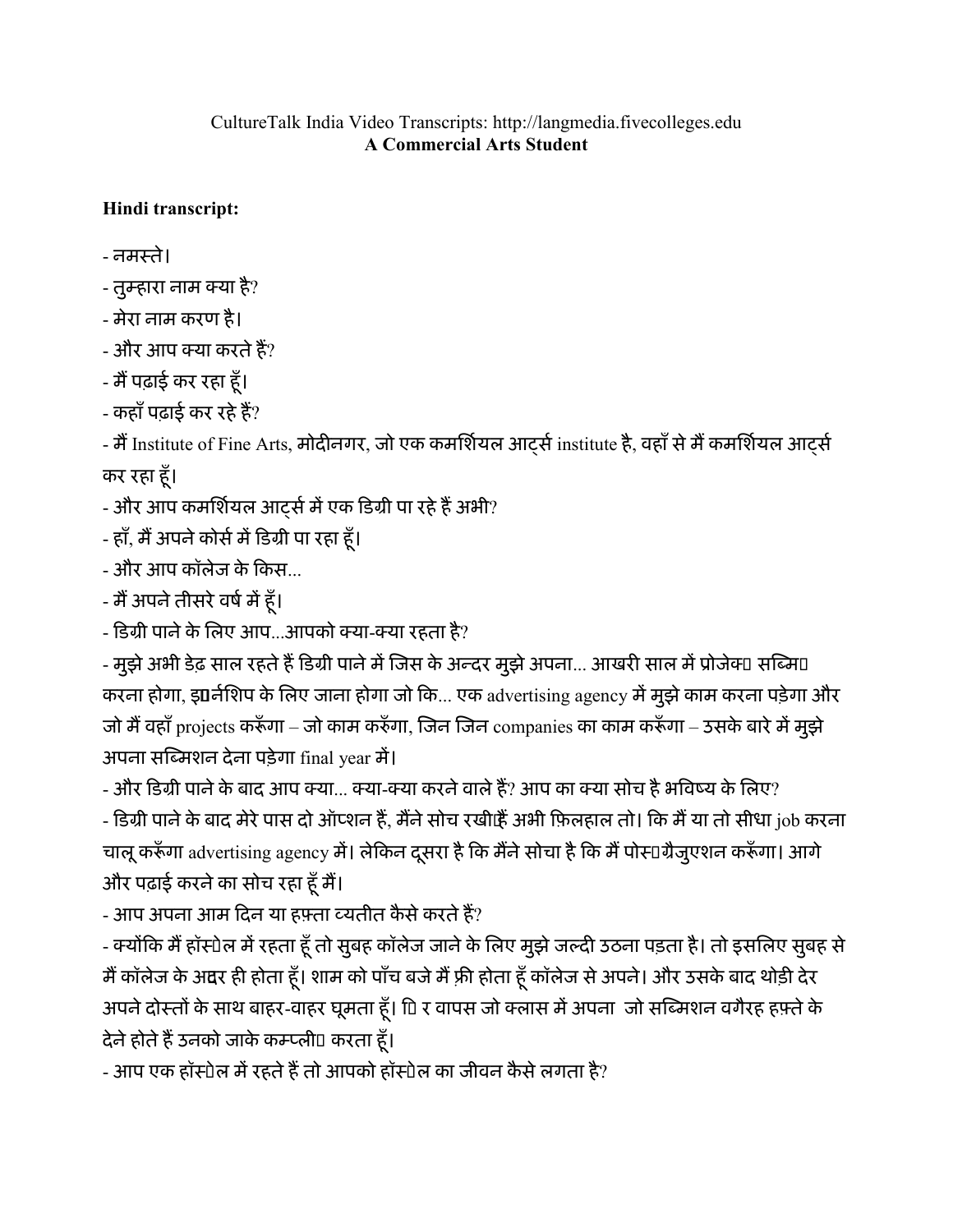- अलग है, एकदम। Independent रहने को होता है, बहूत कुछ सीखने को मिलता है। क्योंकि आप responsible बन जाते हैं, अपने आप हर चीज़ करने को मिलती है। इसलिए अच्छा है, experience अलग होता है।

 $-$  और आपके हॉस्पेल में कितने... कितने और विद्यार्थियाँ हैं?

- मेरे अलावा वहाँ पर बीस और हैं।

- सिर्। बीस?

- हाँ, क्योंकि नया कॉलेज है तो इसलिए कम students हैं अभी वहाँ पर।

- और हॉःटेल का खाना कै सा है?

- खाना तो इतना खास नहीं। क्योंकि घर से अच्छा खाना तो कहीफ़ौर मिलता नहीं। तो... but रह रहे हैं तो खाना पड़ेगा।

- तो खाने में क्या…क्या चीज़ें मिलती हैं?

- खाने में सब कुछ मिलता है। क्योंकि सब जगह से, पूरे भारत से लोग आए हूए हैं तो हर प्रान्त का खाना हमारे को यहाँ... दिया जाता है। कि सब...सब लोगों के लिए हमारे को सहूलियत के लिए देखना पड़ता है। जैसे राजमा बनता है पंजाबियों के लिए, बाकी North Indians के लिए नॉन-वेज बनता है, South Indians के लिए साम्बर वगैरह बनता है। तो इसी प्रकार बाकी सब के लिए भी उनके लिए... प्रान्त का खाना बनाया जाता है। - अपने पढ़ाई के अलावा आप और किन चीज़ों में दिलचस्पी रखते हैं?

- मैं खेल में रुचि रखता हूँ। मैं शुरु से ही, बचपन से ही एक अच्छा खिलाड़ी रहा हूँ। बहुत खेल खेल चुका हूँ। मैं अपने स्कूल के हर पीम में रहा हूँ, चाहे वह क्रिकेप हो, पु पबॉल हो या athletics। Everything. सब के अंदर रह चुका हूँ मैं। तो खेल ज़्यादा और थोड़ा सा वक़्त कभी-कभी ⊔ी.वी. देख लेता हूँ।

 $-$  और आपको... क्रिके $\Box$  आपका सबसे पसंदीदा खेल है या कोई और?

- जी हाँ, क्रिके□ मेरा …पसंदीदा खेल है।

- तो आप हिन्दुस्तानी क्रिके⊔ खिलाड़ियों के बारे में क्या सोचते हैं?

- फ़िलहाल जिस प्रकार वह खेल रहे हैं, तो सोच रहा हूँ कि काफ़ी अच्छा हो गया है। उनका खेलने का जो... क्षमता अच्छी हो गई है। तो चाहता हूँ कि वह ऐसे ही खेलते रहें।

 $-$  आपका सबसे पसद्यीदा क्रिके $\Box$  खिलाड़ी कौन है और क्यों?

- मेरा सबसे पसद्वीदा क्रिके⊔ खिलाड़ी है सचिन तेन्डुल्कर। वह इसलिए, क्योंकि जिस प्रकार से उसने अपने career को बनाया है, वह सब के लिए example छोड़ता है कि अपने लगन और मेहनत से कोई भी, कहीप्रर पहुँच सकता है। बचपन से ही उसने अपना यह जो क्रिके0 खेल था शुरुआत की... बहुत कम उम्र से... पं्रदह साल की उम्र से। तो वह इस प्रकार से पता लगता है कि उसने शुरु से ही, जब वह आठ या नौ साल का रहा होगा, तभी से उसने अपना यह क्रिके¤ खेल उठाया होगा और खेलना चालू क... शुरु कर दिया होगा। तो इसलिए मुझे तेन्डुल्कर पसंद है। आज के इस समय में वह Bradman को भी पीछे छोड़ चुके हैं, जो कि दुनिया के सबसे बड़े खिलाड़ी माने जाते थे।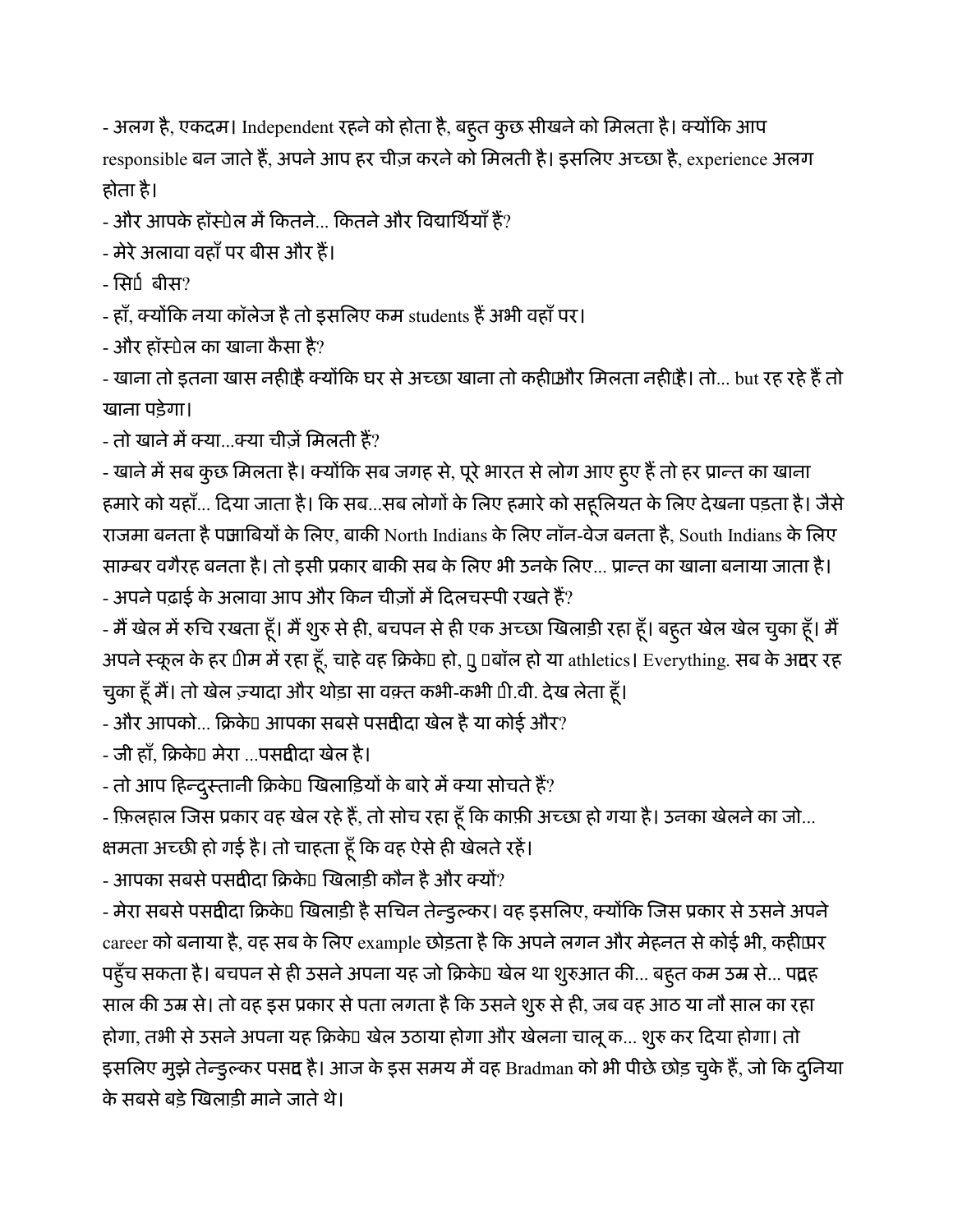- और आप हॉस्पेल में रहते हैं।

- जी हाँ।

- तो आप घर... एक महीने में आप कितने बार घर वापस जाते हैं?

- क्योंकि मेरा घर हॉस्पेल के पास ही है, तो मैं महीने में दो या तीन बार घर हो आता हूँ।

- और आपके घर म'कौन कौन और रहता है?

- घर में मेरे माता-पिता हैं और मेरा छो⊔ा भाई है।

- और आप अपने घर मे किस भाषा या किन भाषाओं।में बात करते हैं?

- मेरे घर में अंग्रेजी, हिन्दी, कश्मीरी या रशियन में बात करते हैं। रूसी में बात करते हैं।

- आपको और नौजवानों, आपके जैसे या आप से ज़्यादा छो⊔े नौजवान या कॉलेज students के लिए कोई संदेश है?

- उनके लिए संदेश देना चाहूँगा कि जो वह सोच लें, जो उनने ठाना हुआ है अपने दिमाग़ में, जो वह हासिल करना चाहते हैं, उसके तर¤ बिलकुल मेहनत करें, अच्छे से बिलकुल लगन के साथ उस के... उस के लिए काम करें, ताकि वह ज़िद्यगी में आगे कुछ अच्छा कर सकें और बड़ा बन सकें।

- धन्यवाद।

- शुिबया।

## English translation:

- Namaste.

 $\overline{a}$ 

- What is your name?
- My name is Karan.
- And what do you do?
- I am doing my studies.
- Where do you do your studies?

- I am studying Commercial Arts at the Institute of Fine Arts in Modinagar, which is a Commercial Arts institute.

- And, are you getting a degree in Commercial Arts?
- Yes, I am getting a degree in my course (program).
- And, in college, you are at which …
- I am in my third year of study.
- What …what [requirements] remain for you to get the degree?

- I have now a year and a half to get my degree, within which time I will have to submit a project during my final year, and go for an internship which … I will have to work with an advertising agency, and whatever projects I do there – whatever work I do, whichever [company accounts] I work on  $-1$  will have to submit a project about  $[them]$ <sup>1</sup> in my final year.

<sup>1</sup> The speaker should have said उनके instead of उसके.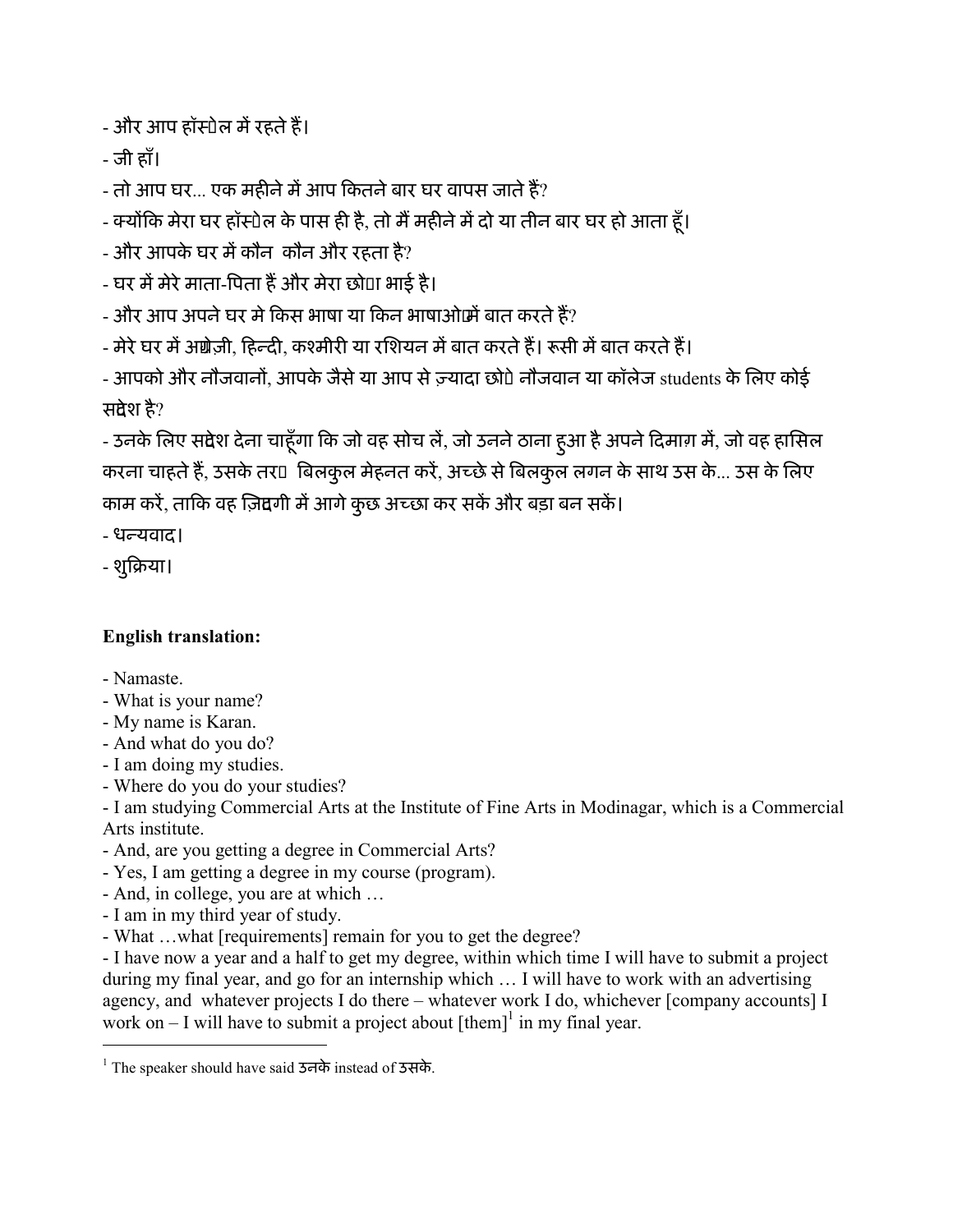- And what all are you going to do after getting the degree? What have you thought about the future?

- After I get the degree, I have two options that I have thought of now, in the meantime: either I go to work directly in an advertising agency. But the other [thing] that I have thought of is that I shall do post graduate study. $^{2}$  I am thinking of studying further.

- How do you spend your average day or week?

- Since I live in a hostel,<sup>3</sup> I have to get up early in order to go to college in the morning. So, for that reason, I am inside the college [building] from morning onward. I get to be free from college at five o'clock in the evening. And after that I go out and everything for a while with my friends. Then, I return to complete the weekly submissions etc that have to be turned in.

- You live in a hostel; so, how do you like life at hostel?

- It's different, absolutely. One has to live independently<sup>4</sup>; one gets to learn many things because you become [a] responsible [person]; and you get to do everything. That's why it is good; it's a different experience.

- How many...many more students<sup>5</sup> [live] in your hostel?

- There are twenty others besides myself.

- Only twenty?

- Yes, because the college [has been] newly set up, so that is why there are few students there now.

- And what is the food at hostel like?

- The food isn't so special, because after all, nowhere [can you] get food better food than home.

- So … but since one is staying there, one has to eat [the food].

- So what … what things do you get [at mealtime]?

- [We] get everything<sup>6</sup> [at mealtime]. Because people have come from every place – from all over India – we are served food from all regions... over here.<sup>7</sup> So that... the [comfort] of everyone has to be seen to. For instance, rajma<sup>8</sup> is prepared for the Punjabis; for other north Indians, nonvegetarian food is made, sambhar<sup>9</sup> etc are made for the south Indians. So in this way, food from their … everyone's … region is cooked.

- Aside from your studies, what other things are you interested in?

- I am interested in sports. I have been a good sportsman from the beginning, from back in my childhood. I have played many different sports. I [was] on my school team, whether it was cricket, football or athletics. Everything. I have been [part of] everything. So – it's mostly sports, and sometimes, I watch TV for a small amount of time.

- And your ... is cricket your favorite sport of all, or is it some other [game]?

- Yes, cricket is my… favorite sport.

- So what do you think about Indian cricketers?

<sup>3</sup> A residential hall for students.

 $^4$  रहने को होता है is a bit odd; रहना होता है would have sufficed. The speaker uses similar constructions elsewhere.

<sup>&</sup>lt;sup>2</sup> In India, graduate study is called 'postgraduate study'.

 $^5$  This is an error. The plural of विद्यार्थी is विद्यार्थी.

<sup>&</sup>lt;sup>6</sup> This is hard to render in English. खाने में is literally 'in food', but खाना can also mean 'meal'.

The speaker must have meant to say  $\overrightarrow{q}$  = 'there'.

<sup>8</sup> Spiced red kidney bean stew. Also, बाकी north Indians is ambiguous; perhaps the speaker meant "as for the rest of the grub…"

<sup>&</sup>lt;sup>9</sup> The dish is called सा*धार*.